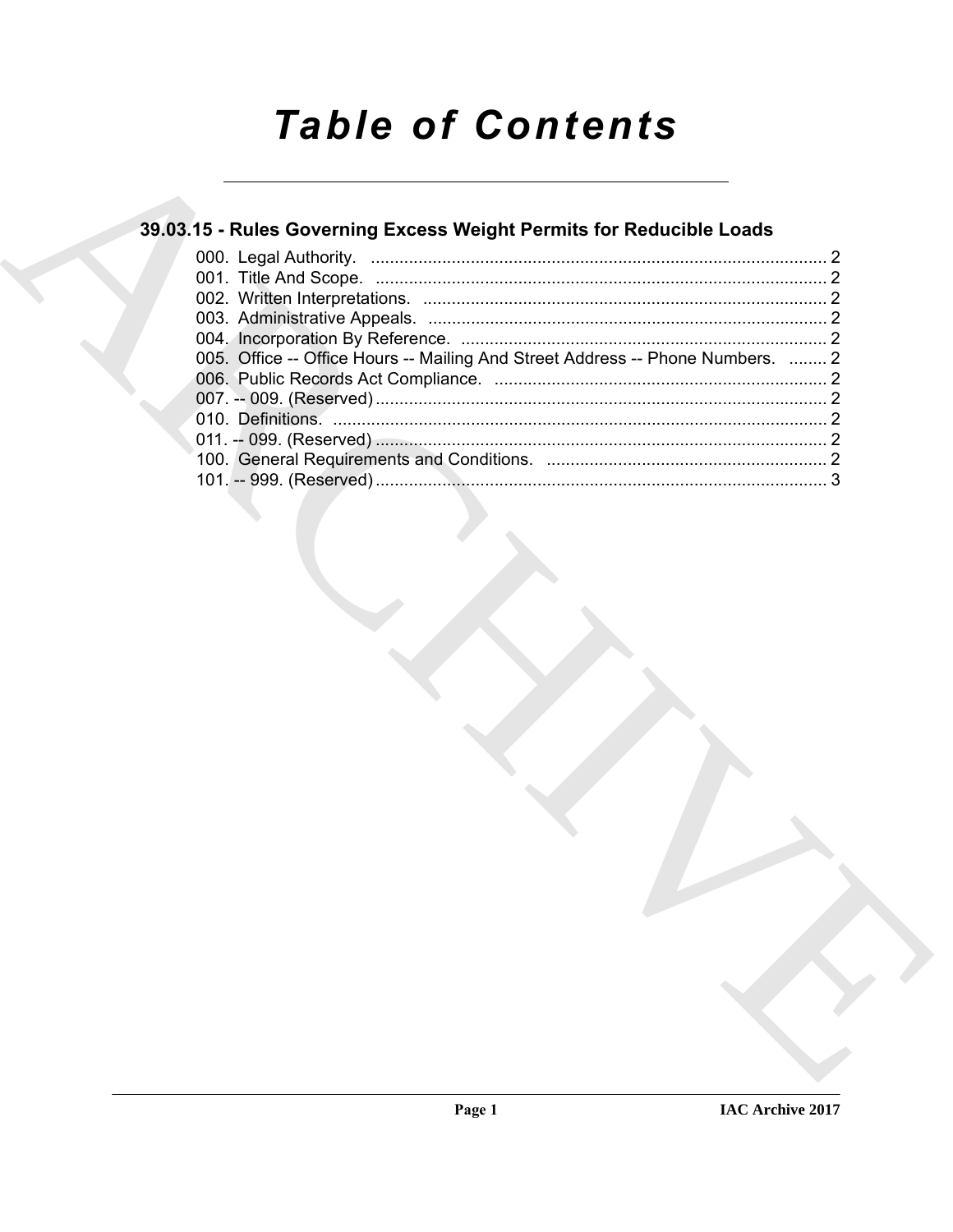#### **IDAPA 39 TITLE 03 CHAPTER 15**

#### <span id="page-1-0"></span>**39.03.15 - RULES GOVERNING EXCESS WEIGHT PERMITS FOR REDUCIBLE LOADS**

#### <span id="page-1-1"></span>**000. LEGAL AUTHORITY.**

This rule, governing vehicles operating on the Interstate and non-interstate highway system in excess of eighty thousand (80,000) pounds, is adopted under the authority of Sections 40-312 and 49-1004, Idaho Code. (3-20-14)

#### <span id="page-1-2"></span>**001. TITLE AND SCOPE.**

**01.** Title. This rule shall be cited as IDAPA 39.03.15, "Rules Governing Excess Weight Permits for le Loads." IDAPA 39. Title 03. Chapter 15. Reducible Loads," IDAPA 39, Title 03, Chapter 15.

**CHAPTER SOVERING CROSS WEIGHT PERMITS FOR REDUCTBLE LOADS<br>
1990.1.5 - RULES GOVERNING EXCESS WEIGHT PERMITS FOR REDUCTBLE LOADS<br>
1990.1.5 - RULES GOVERNING THE RESERVE TREAT TREAT TREAT TREAT TREAT TREAT TREAT TREAT TREA 02. Scope**. This rule authorizes the issuance of special permits which allow vehicle combinations to operate in excess of eighty thousand (80,000) pounds when hauling reducible loads on the Interstate and noninterstate and local highway systems if legal axle weight limits are not exceeded. To promote intrastate surface transportation safety, intermodal commerce, law enforcement efficiencies and reduced administrative costs to local highway jurisdictions, commercial vehicle combinations in excess of eighty thousand (80,000) pounds will be permitted by the Idaho Transportation Department's Division of Motor Vehicles on local highways when a local highway jurisdiction authority has agreed to participate in the Department's permitting process. (3-29-17)

#### <span id="page-1-3"></span>**002. WRITTEN INTERPRETATIONS.**

There are no written interpretations for this chapter. (3-20-14)

#### <span id="page-1-4"></span>**003. ADMINISTRATIVE APPEALS.**

Administrative appeals under this chapter shall be governed by the rules of administrative procedure of the attorney general. IDAPA 04.11.01. "Idaho Rules of Administrative Procedure of the Attorney General." (3-20-14) general, IDAPA 04.11.01, "Idaho Rules of Administrative Procedure of the Attorney General."

#### <span id="page-1-5"></span>**004. INCORPORATION BY REFERENCE.**

There are no documents incorporated by reference in this chapter. (3-20-14)

#### <span id="page-1-6"></span>**005. OFFICE -- OFFICE HOURS -- MAILING AND STREET ADDRESS -- PHONE NUMBERS.**

**Street And Mailing Address**. The Idaho Transportation Department maintains a central office in Boise at 3311 W. State Street with a mailing address of PO Box 7129, Boise, ID 83707-1129. (3-20-14)

**02. Office Hours**. Daily office hours are 7:30 a.m. to 5 p.m. except Saturday, Sunday and state holidays. (3-20-14) holidays. (3-20-14)

**Telephone and Fax Numbers**. The central office may be contacted during office hours by phone at 800-662-7133 or by fax at 334-8419.  $208-334-8420$ , 1-800-662-7133 or by fax at 334-8419.

#### <span id="page-1-7"></span>**006. PUBLIC RECORDS ACT COMPLIANCE.**

All records associated with this chapter are subject to and in compliance with the Idaho Public Records Act, as set forth in Title 74, Chapter 1, Idaho Code. (3-20-14) forth in Title 74, Chapter 1, Idaho Code.

#### <span id="page-1-8"></span>**007. -- 009. (RESERVED)**

<span id="page-1-12"></span><span id="page-1-9"></span>**010. DEFINITIONS.**

Refer to IDAPA 39.03.01, "Rules Governing Definitions," for definitions of the terms used in this rule. (10-2-89)

#### <span id="page-1-10"></span>**011. -- 099. (RESERVED)**

#### <span id="page-1-11"></span>**100. GENERAL REQUIREMENTS AND CONDITIONS.**

<span id="page-1-14"></span><span id="page-1-13"></span>**01. Weights Allowed on Interstate**. The Federal Highway Amendment Act of 1974 established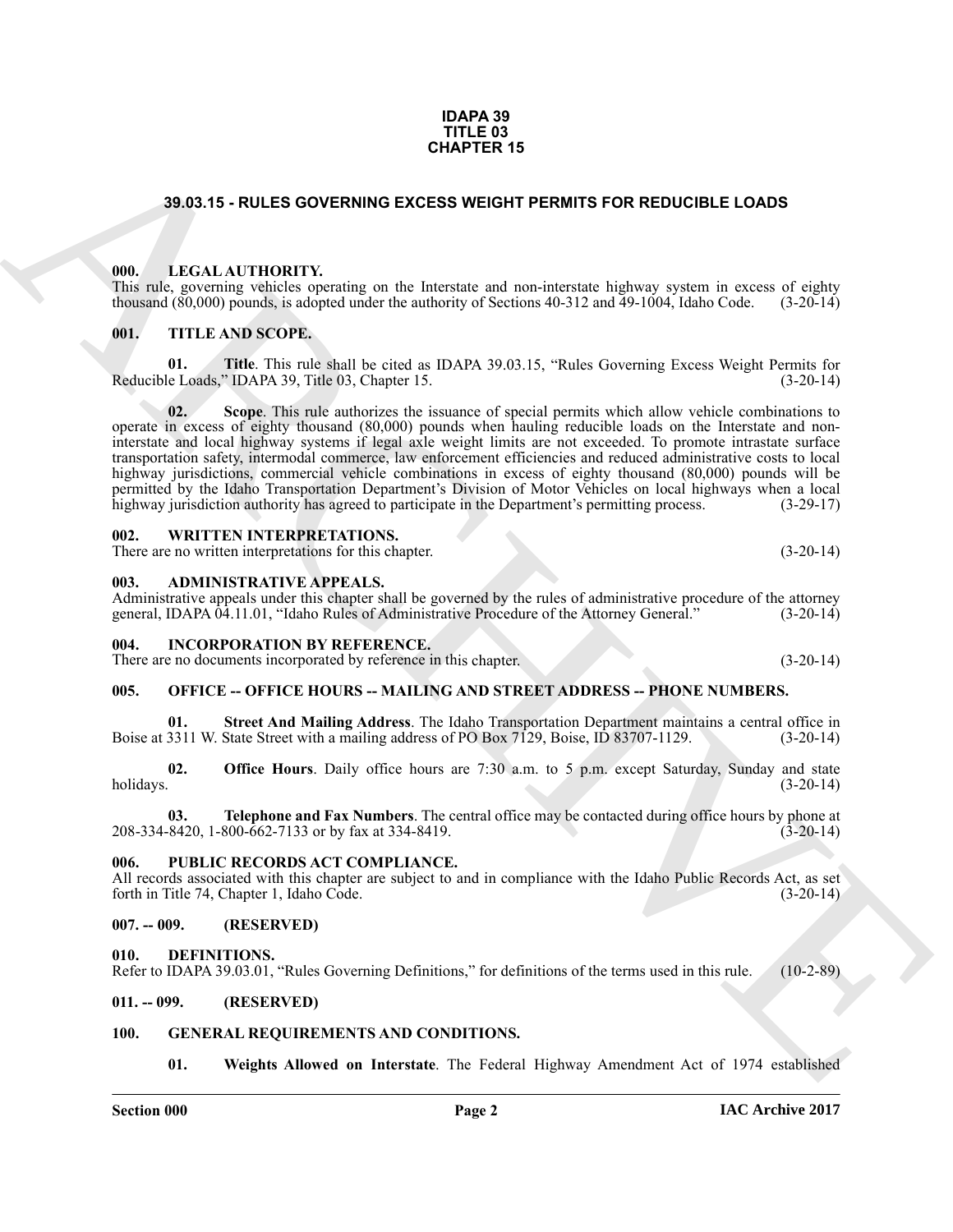#### *IDAHO ADMINISTRATIVE CODE IDAPA 39.03.15 Excess Weight Permits for Reducible Loads*

allowable legal weight limits on Interstate System Highways at twenty thousand (20,000) pounds on single axles, thirty-four thousand (34,000) pounds on tandems, and total gross loads not exceeding eighty thousand (80,000) pounds. (3-20-14)  $pounds.$  (3-20-14)

<span id="page-2-2"></span>**02. Weights Allowed on Non-Interstate Highways**. Allowable legal weight limits on non-interstate highways are set at twenty thousand (20,000) pounds on single axles, thirty-seven thousand eight hundred (37,800) pounds on tandems, and total gross loads not exceeding eighty thousand (80,000) pounds. (3-20-14) pounds on tandems, and total gross loads not exceeding eighty thousand (80,000) pounds.

<span id="page-2-1"></span>**03. Permit Types to Exceed Eighty Thousand Pounds Gross Weight**. Permits will be issued for vehicle combinations operating on Interstate and non-interstate highways with total gross loads exceeding eighty thousand (80,000) pounds but not to exceed twenty thousand (20,000) per single axle, thirty-four thousand (34,000) pounds per tandem, and not to exceed the weight limit for any group of two (2) or more consecutive axles established by Section 49-1001, Idaho Code. (3-20-14)

**a.** Excess Weight Permit - gross weight limited to one hundred five thousand five hundred (105,500) pounds on interstate, non-interstate and local highways when the appropriate local highway jurisdictional authority has agreed to participate in the Department's permitting process.  $(3-29-17)$ has agreed to participate in the Department's permitting process.

Model Taragona (1976) and the space of the space of the space of the space of the space of the space of the space of the space of the space of the space of the space of the space of the space of the space of the space of **b.** Extra Length/Excess Weight Permit - gross weight limited to one hundred five thousand five hundred (105,500) pounds on interstate, non-interstate and local highways and length limited to those specified in IDAPA 39.03.22, "Rules Governing Overlegal Permits for Extra Length, Excess Weight and Up to 129,000 Pound Vehicle Combinations." Except that no vehicle combination weighing more than one hundred five thousand five hundred (105,500) pounds shall operate on local highways contrary to the provisions of section 49-1004A, Idaho<br>Code, IDAPA 39.03.22 and IDAPA 39.03.15.100.03.c. (3-29-17) Code, IDAPA 39.03.22 and IDAPA 39.03.15.100.03.c.

**c.** Up to One Hundred Twenty-Nine Thousand (129,000) Pounds - gross weight not to exceed one hundred twenty-nine thousand (129,000) pounds on designated routes, as specified in Section 49-1004 and Section 49-1004B, Idaho Code, and length limited to those specified in IDAPA 39.03.22, "Rules Governing Overlegal Permits for Extra Length, Excess Weight and Up to 129,000 Pound Vehicle Combinations." (3-29-17)

<span id="page-2-0"></span>**101. -- 999. (RESERVED)**